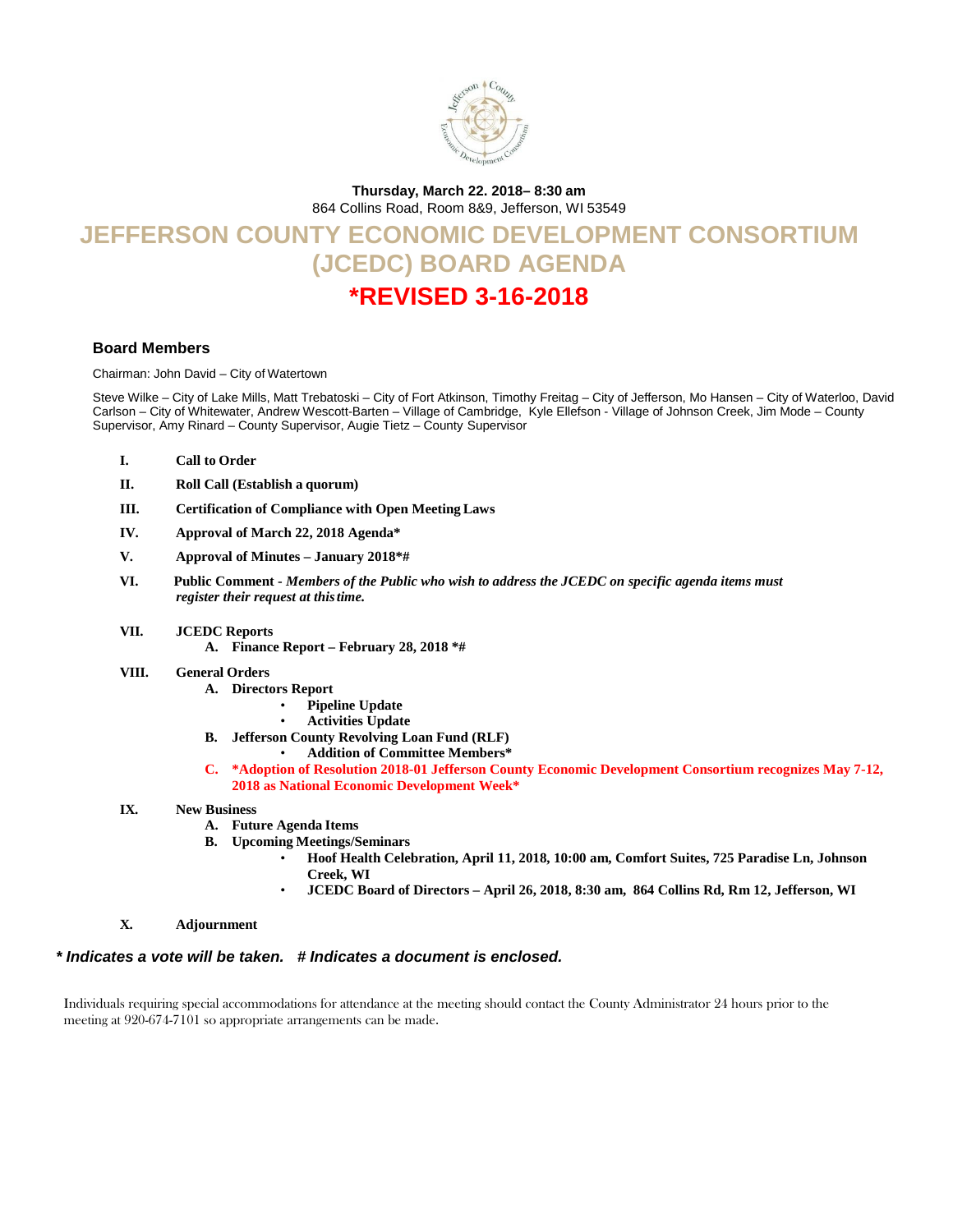

# **Jefferson County Economic Development Consortium BOARD MINUTES**

January 25, 2018

Meeting called to order at 8:30 a.m.

Board members present: John David-City of Watertown, Matt Trebatoski – City of Fort Atkinson, Tim Freitag – City of Jefferson, Kyle Ellefson – Village of Johnson Creek, Jim Mode – County Supervisor, Amy Rinard – County Supervisor, Augie Tietz – County Supervisor,

**Absent:** Andrew Wescott-Barten – Village of Cambridge, Mo Hanson – City of Waterloo, David Carlson – City of Whitewater, Steve Wilke – City of Lake Mills,

**Others Present:** Ben Wehmeier – County Administrator, James Falco – Madison College, Dr. Glenn Mathews – Madison College, Maria McClellan – Madison College, Nicole Thompson – Madison College, Victoria Pratt-JCEDC Executive Director, Julie Olver – JCEDC Marketing Manager, RoxAnne Witte-JCEDC Program Specialist

## **Roll Call – Quorum Established**

## **Certification of compliance with Open Meeting Law Requirements**

Staff certified compliance for the agenda dated January 25, 2018.

#### **Approval of Agenda**

Trebatoski/Mode moved to approve agenda dated January 25, 2018.

#### **Minutes**

Mode/Tietz moved to approve the amended October 26, 2017 minutes printed. Motion Carried. Mode/Tietz moved to approve December 13, 2017 as corrected. Motion Carried.

#### **Public Comments**

None

**MATC Presentation** – James Falco, Dr. Glenn Mathews and Maria McClellan gave a presentation on programs offered at the two campuses in Jefferson County and how there are positioning themselves to meet the future education requirements of Jefferson Counties workforce.

#### **JCEDC Reports**

- **1. Review of Financials –**
	- a. Discussion was held on the December 31, 2017 Financial Report and the 2017 projected year end income/expenses Tietz/Mode moved to approve the December 31, 2017 Finance Report as presented. Motion Carried.
	- b. 2018 JCEDC Budget Due to decrease in costs of insurance premiums an updated 2018 JCEDC Budget was distributed to the board. Mode/Rinard moved to approve the 2018 JCEDC Budget by Goals as presented with updated insurance costs. Motion Carried.

#### **General Orders**

- **1. Directors Report –**
	- a. Pipeline Update V Pratt distributed the 30 day Opportunity Pipeline Report and a yearend review of pipeline activities for 2017 for the boards review.
	- b. Activities Update –

\*Pratt updated the board on the presentations/meetings she has attended in both Dodge and Jefferson counties, progress on the Labor Availability Analysis, status of negotiations on the new web site, gathering of permit data for 2017 for both counties, and staffing updates.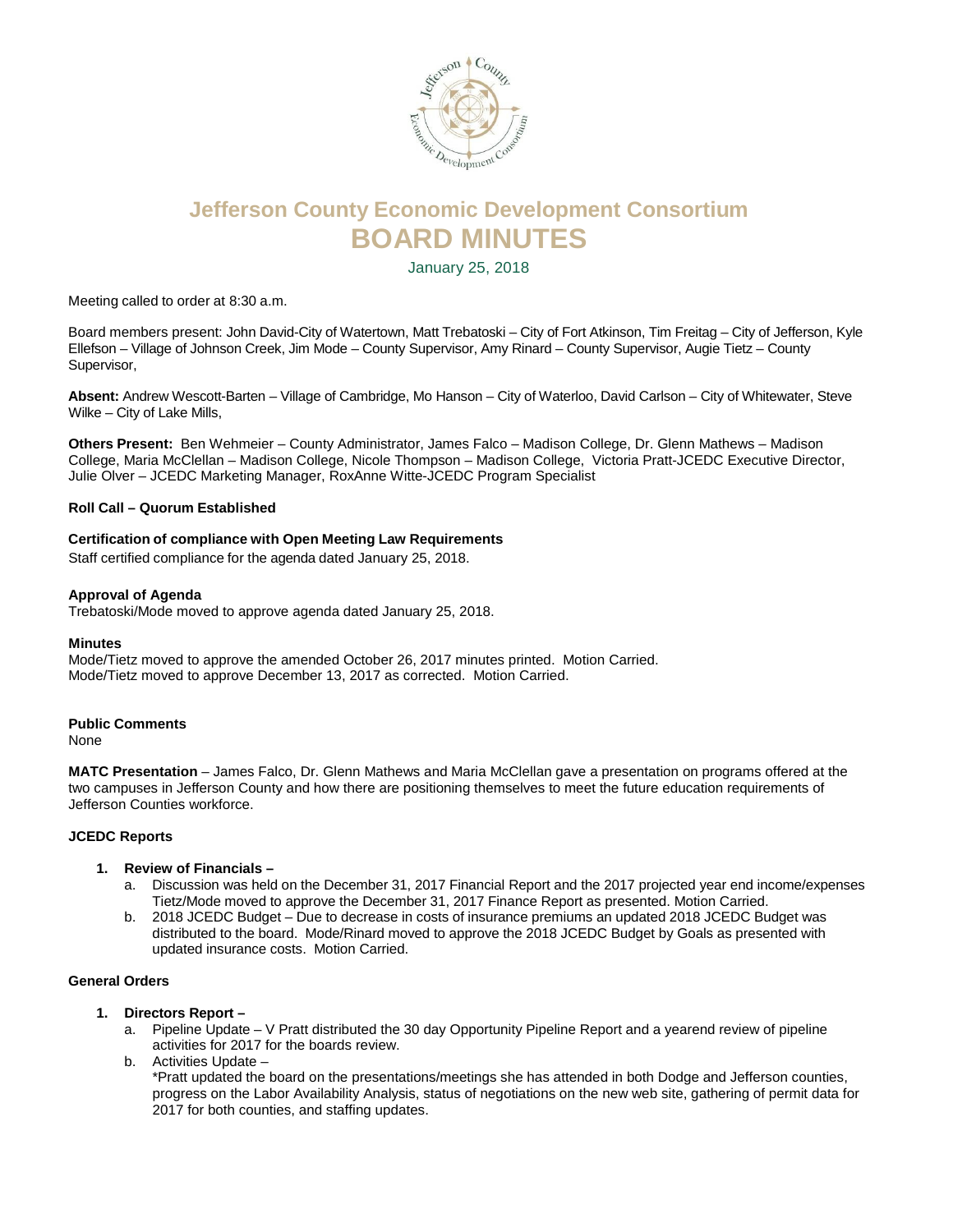\*Homebuyer Program – The Jefferson County 2017 Homebuyer Program yearend report was presented to the board for their review.

- c. Jefferson County RLF Manual It was the consensus of the board to increase the loan limit request for the Jefferson County RLF program from no more than 25% to no more than 50% of the total project costs, which is the same requirement that the State of Wisconsin has for their programs. This request will be forwarded to the Jefferson County Board of Supervisors for their approval.
- d. Strategic Plan –Discussion was held on the impact of the plan as it relates to the goals set forth by the organization for the next five years. The plan is written as a living document to be formally reviewed on an annual basis. David/Rinard moved to adopt the Thrive Strategic Plan 2017-2021, 2018 Revision. Motion Carried.

#### **New Business**

- **1. Future Agenda Items –** none
- **2. Upcoming Meetings/Seminars –**
	- a. JCEDC Board of Directors, February 22, 2018, 8:30 am, UW Extension/Workforce Development Building, 864 Collins Road, Rm 12, Jefferson, WI.

#### **Adjournment**

There being no further business for consideration, motion by Mode/Trebatoski to adjourn. Motion carried

Meeting adjourned at 9:31 a.m.

Respectfully submitted,

RoxAnne L. Witte, Recording Secretary

DISCLAIMER: These minutes are uncorrected and any corrections made thereto will be noted in the proceedings at which these minutes are approved.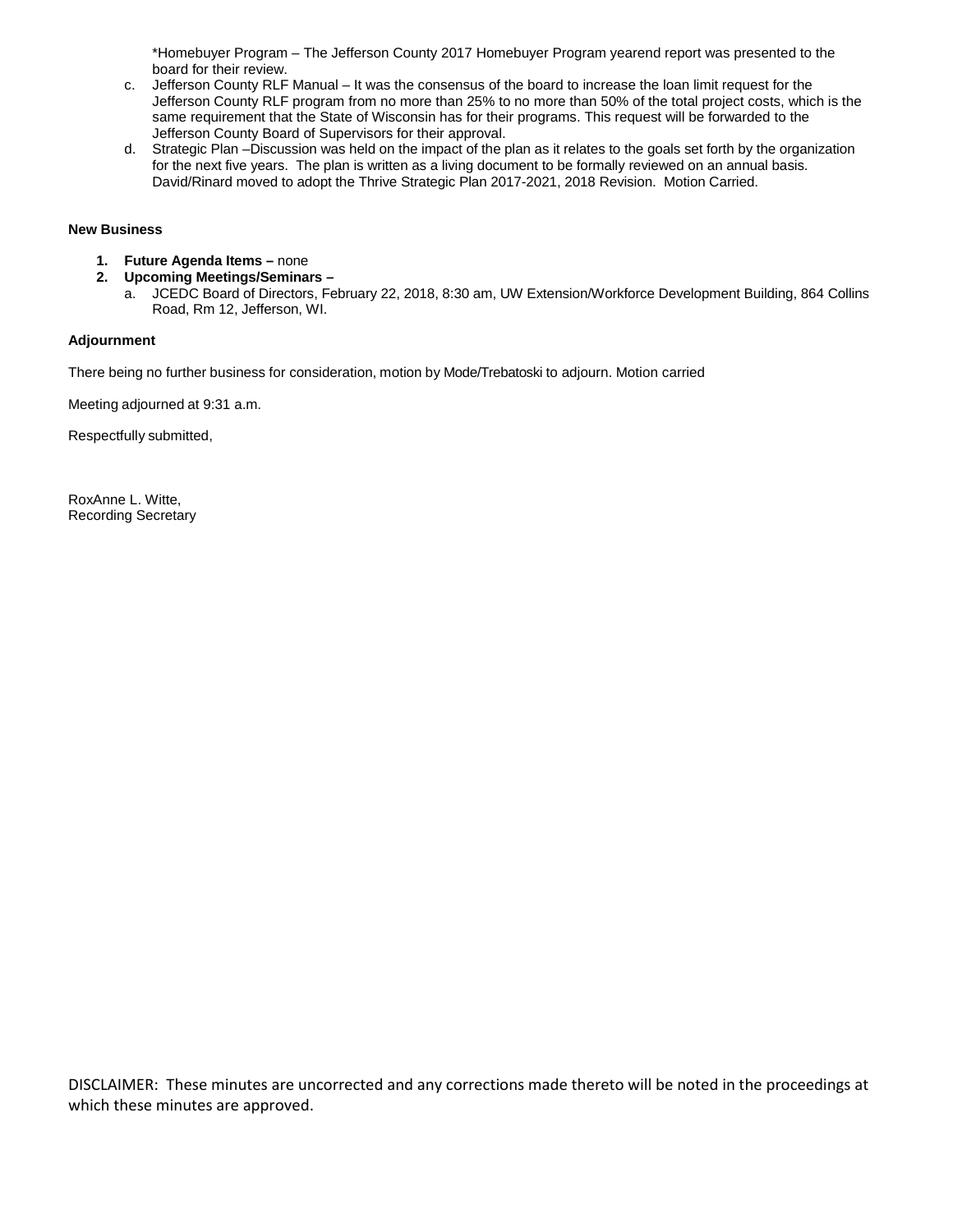## **Jefferson County Economic Development Consortium February 28, 2018**

|                     |                                       | <b>Year to Date Received</b> | 2018 Budget |      |
|---------------------|---------------------------------------|------------------------------|-------------|------|
| Revenue             | <b>State Aid</b>                      |                              | 5,000.00    | 0%   |
|                     | <b>JCEDC HBP Service Fees-2017</b>    | 2,600.00                     | 10,000.00   | 26%  |
|                     | <b>JCEDC GHDP Service fees</b>        |                              | 135,000.00  | 0%   |
|                     | V-Cambridge                           |                              | 162.00      | 0%   |
|                     | <b>V-Johnson Creek</b>                |                              | 4,400.00    | 0%   |
|                     | <b>C-Fort Atkinson</b>                |                              | 18,662.00   | 0%   |
|                     | <b>C-Jefferson</b>                    |                              | 11,978.00   | 0%   |
|                     | <b>C-Lake Mills</b>                   | 8,825.00                     | 8,825.00    | 100% |
|                     | C-Waterloo                            | 5,057.00                     | 5,057.00    | 100% |
|                     | C-Watertown                           |                              | 35,792.00   | 0%   |
|                     | C-Whitewater                          |                              | 4,413.00    | 0%   |
|                     | <b>Jefferson County</b>               |                              | 125,690.00  | 0%   |
|                     | <b>Dodge County</b>                   | 85,000.00                    | 85,000.00   | 100% |
|                     | <b>Donations Restricted</b>           |                              | 2,500.00    | 0%   |
|                     |                                       | 101,482.00                   | 452,479.00  |      |
| <b>Expenditures</b> |                                       | <b>Year to Date Expenses</b> | 2018 Budget |      |
| Goal 1              |                                       |                              |             |      |
|                     | Personnel                             | 10,106.86                    | 120,104.00  | 8%   |
|                     | <b>Professional Services</b>          | 292.50                       | 30,000.00   | 1%   |
|                     | <b>Recruitment Related</b>            |                              | 500.00      | 0%   |
|                     | <b>Office Expense</b>                 | 82.25                        | 5,840.00    | 1%   |
|                     | Membership                            |                              | 2,500.00    | 0%   |
|                     | <b>Professional Development</b>       | 904.01                       | 2,200.00    | 41%  |
|                     | <b>Meeting Expenses</b>               |                              | 800.00      | 0%   |
|                     | <b>Training Materials - Homebuyer</b> | 310.94                       | 4,000.00    | 8%   |
|                     | <b>Subscriptions</b>                  | 240.28                       | 2,800.00    | 9%   |
|                     | Internet/Phones/Mis                   | 828.91                       | 6,249.20    | 13%  |
|                     | <b>Other Operating</b>                |                              | 1,000.00    | 0%   |
|                     | <b>Travel Related</b>                 | 99.78                        | 2,500.00    | 4%   |
|                     | <b>Other Insurance</b>                |                              | 694.00      | 0%   |
|                     | <b>Railroad Consortium</b>            |                              | 14,000.00   | 0%   |
|                     | <b>Operating Reserve</b>              |                              | 1,560.80    | 0%   |
| Goal 2              |                                       | <b>Year to Date Expenses</b> | 2018 Budget |      |
|                     | Personnel                             | 7,580.15                     | 90,078.00   | 8%   |
|                     | <b>Office Expense</b>                 | 41.12                        | 2,920.00    | 1%   |
|                     | <b>Professional Development</b>       | 452.01                       | 1,100.00    | 41%  |
|                     | <b>Meeting Expenses</b>               |                              | 400.00      | 0%   |
|                     | <b>Subscriptions</b>                  | 120.14                       | 1,400.00    | 9%   |
|                     | Internet/Phones/Mis                   | 414.46                       | 3,124.60    | 13%  |
|                     | <b>Other Operating</b>                |                              | 500.00      | 0%   |
|                     | <b>Travel Related</b>                 | 37.91                        | 950.00      | 4%   |
|                     | <b>Operating Reserve</b>              |                              | 780.40      | 0%   |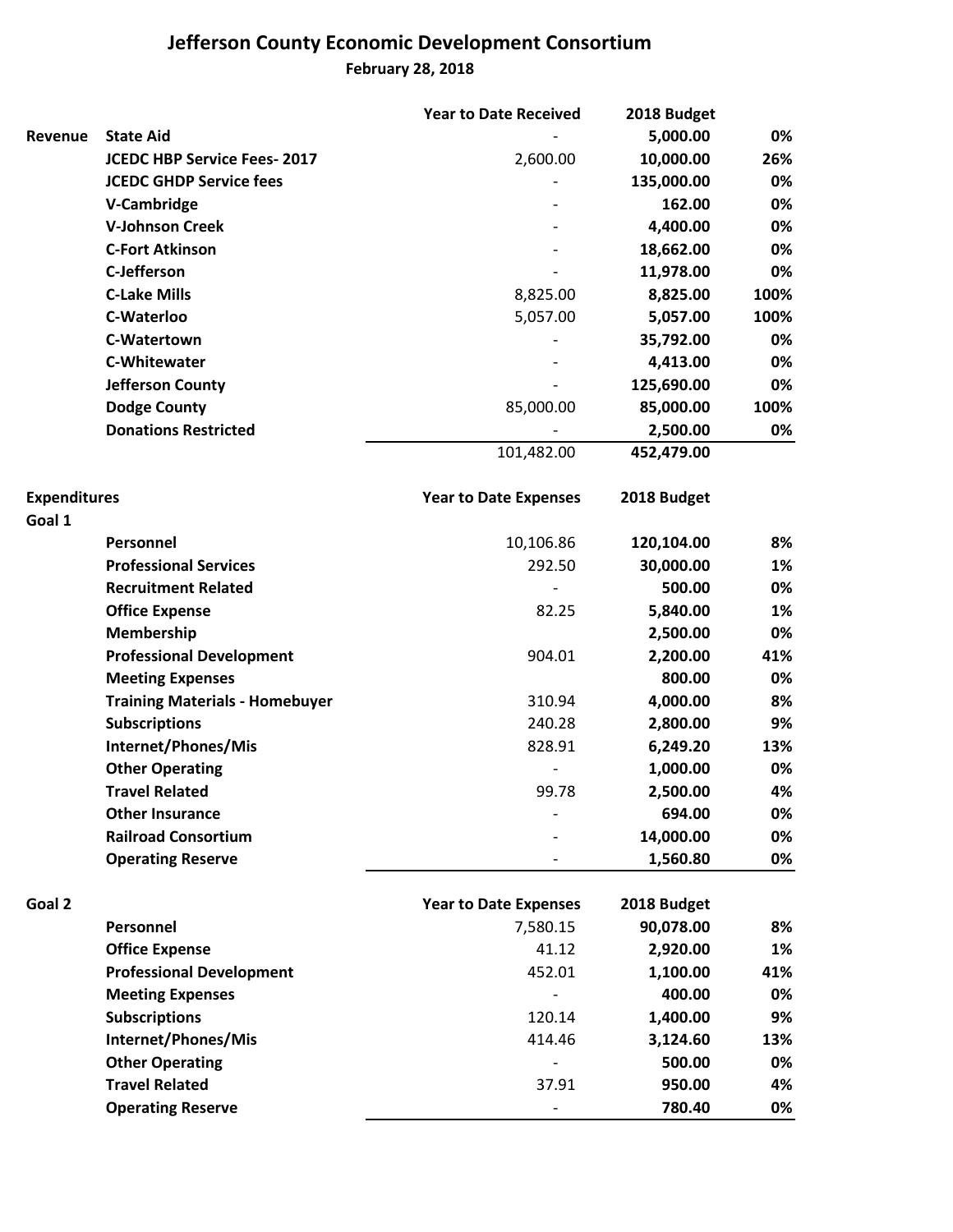| Goal 3 |                                 | <b>Year to Date Expenses</b> | 2018 Budget |     |
|--------|---------------------------------|------------------------------|-------------|-----|
|        | <b>Personnel</b>                | 7,580.15                     | 90,078.00   | 8%  |
|        | <b>Professional Services</b>    | 292.50                       | 30,000.00   | 1%  |
|        | <b>Website Revision</b>         |                              | 15,000.00   | 0%  |
|        | <b>Office Expense</b>           | 82.25                        | 5,840.00    | 1%  |
|        | <b>Professional Development</b> | 904.01                       | 2,200.00    | 41% |
|        | <b>Meeting Expenses</b>         |                              | 800.00      | 0%  |
|        | <b>Subscriptions</b>            | 240.28                       | 2,800.00    | 9%  |
|        | Internet/Phones/Mis             | 828.91                       | 6,249.20    | 13% |
|        | <b>Other Operating</b>          |                              | 1,000.00    | 0%  |
|        | <b>Travel Related</b>           | 37.91                        | 950.00      | 4%  |
|        | <b>Operating Reserve</b>        |                              | 1,560.80    | 0%  |

|                                        | <b>SUMMARY</b>      |              |  |  |  |  |
|----------------------------------------|---------------------|--------------|--|--|--|--|
| <b>February 28, 2018</b>               |                     |              |  |  |  |  |
|                                        | <b>Year to Date</b> | 2018 Budget  |  |  |  |  |
| <b>Revenues</b>                        |                     |              |  |  |  |  |
| <b>Income</b>                          | \$101,482.00        | \$452,479.00 |  |  |  |  |
| Carryover*                             |                     |              |  |  |  |  |
| <b>Total</b>                           | \$101,482.00        | \$452,479.00 |  |  |  |  |
| <b>Expenses</b>                        |                     |              |  |  |  |  |
| Goal 1                                 | \$12,865.54         | \$194,748.00 |  |  |  |  |
| Goal 2                                 | \$8,645.79          | \$101,253.00 |  |  |  |  |
| Goal 3                                 | \$9,966.02          | \$156,478.00 |  |  |  |  |
| <b>Totals</b>                          | \$31,477.35         | \$452,479.00 |  |  |  |  |
| *Carryover as of 3/19/2018             | \$91,962.18         |              |  |  |  |  |
| <b>JCEDC Vested Benefit Reserve</b>    | (21, 345.82)        |              |  |  |  |  |
| <b>JCEDC Fiduciary Funds Carryover</b> | \$70,616.36         |              |  |  |  |  |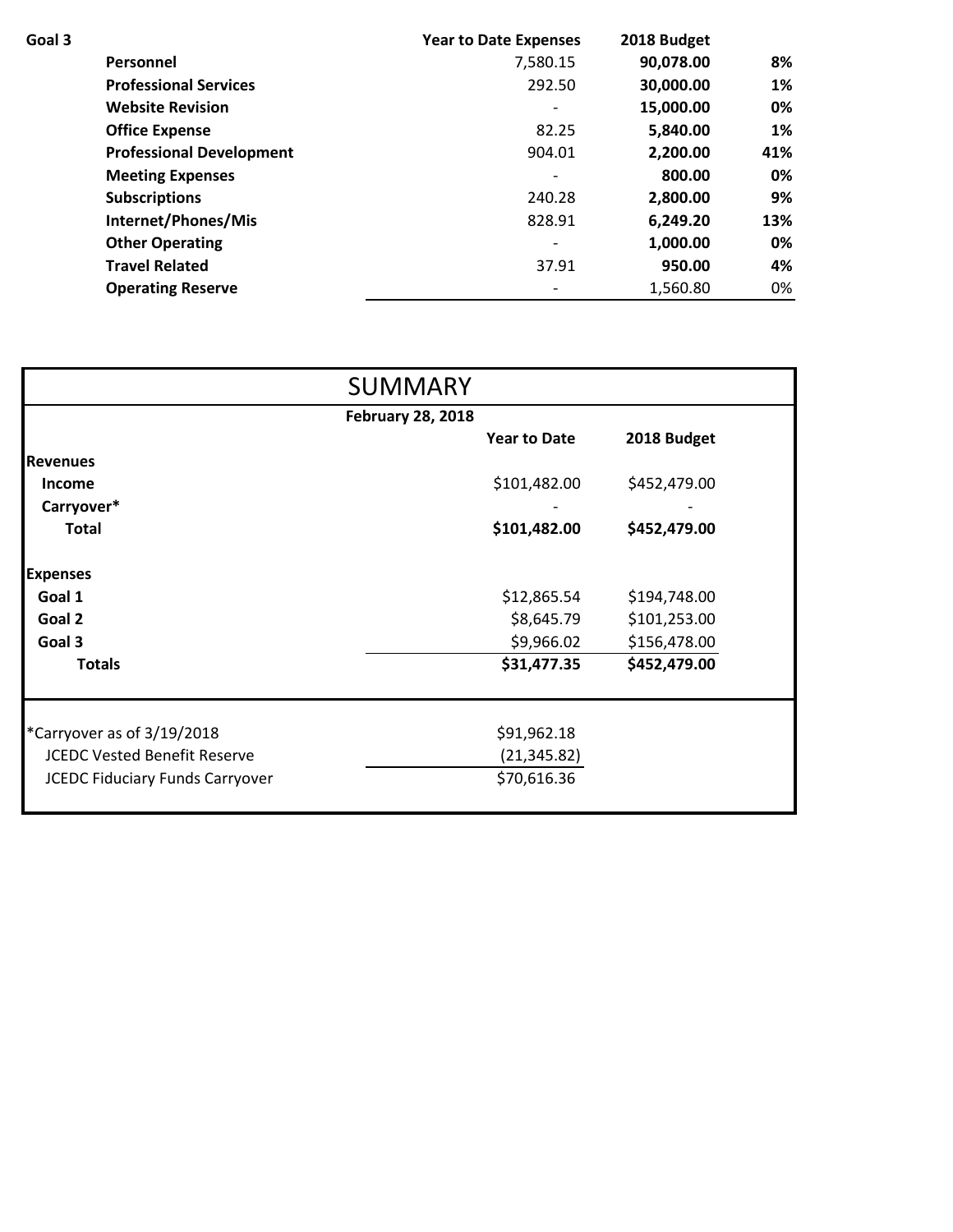## **Kyle J. Haug, Vice President**



The Huntington National Bank- Business Banking Office N56W16949 Ridgewood Drive Menomonee Falls, WI 53051 Office: 262-703-3726 Cell: 414-405-0406

## Kyle J. Haug – Vice President, Business Relationship Manager 3

A Wisconsin Native all my life, I have lived and worked in the Greater Milwaukee area for over 25 years. During this time I have helped grow many businesses by facilitating their lending and financial service's needs.

My expertise lies in serving mid-sized privately held manufacturing companies. I provide a consultative approach to helping clients find the best solutions to assist in their company's financial goals. I accurately assess financial needs for the purpose of formulating a relationship plan and delivering an effective variety of financial products including Commercial Lines of Credit, Equipment Loans/Leases, Commercial Real Estate Loans, Complex Treasury Management Services, and Wealth Management Services just to name a few. My banking career began in 2004 with Wells Fargo Bank N.A. where I held numerous officer positions in Business Banking until joining Legacy FirstMerit/Huntington National **Bank in 2014.** 

I hold a Bachelors of Business Administration from the University of Wisconsin-Whitewater and am actively involved in their Football Alumni Program. I currently reside in Pewaukee with my wife of 14 years, and 2 children (ages 9 and 7). My free time is spent in the outdoors (fishing and hunting), coaching (youth football, basketball, baseball), and most importantly spending quality time with my children.

## **About Huntington**

Huntington Bancshares Inc is a regional bank holding company headquartered in Columbus, Ohio, with \$101 billion of assets and a network of 996 branches (42 in Wisconsin) across eight Midwestern states. Founded in 1866, The Huntington National Bank and our affiliates provide consumer, small business, commercial, treasury management. wealth management, brokerage, trust, and insurance services to help meet all of our client's financial needs.

## **References**

| Whole Foods Market                 | Keith Manbeck, EVP-CFO                     | 312-403-0089 | Keith.manbeck@wholefoods.com |
|------------------------------------|--------------------------------------------|--------------|------------------------------|
| Badger Paperboard, Inc.            | Mark Smiley, President                     | 608-393-6096 | marksmiley@charter.net       |
| <b>Frankenthal International</b>   | Howard Frankenthal, President 262-241-7000 |              | howard@frankenthalintl.com   |
| <b>Zenar Corporation</b>           | <b>Rick Simatic, CFO</b>                   | 414-764-1800 | ras@zenarcrane.com           |
| <b>Vanguard Computers</b>          | Debbie Smith, President                    | 262-317-1904 | deb.s@vanguardinc.com        |
| <b>ABQC Corporation</b>            | <b>Brian Stoddard, President</b>           | 414-671-6448 | stoddard@abqc-usa.com        |
| <b>Global Precision Industries</b> | Gale Pence, CEO/Founder                    | 262-844-3586 | gpence@globalprec.com        |